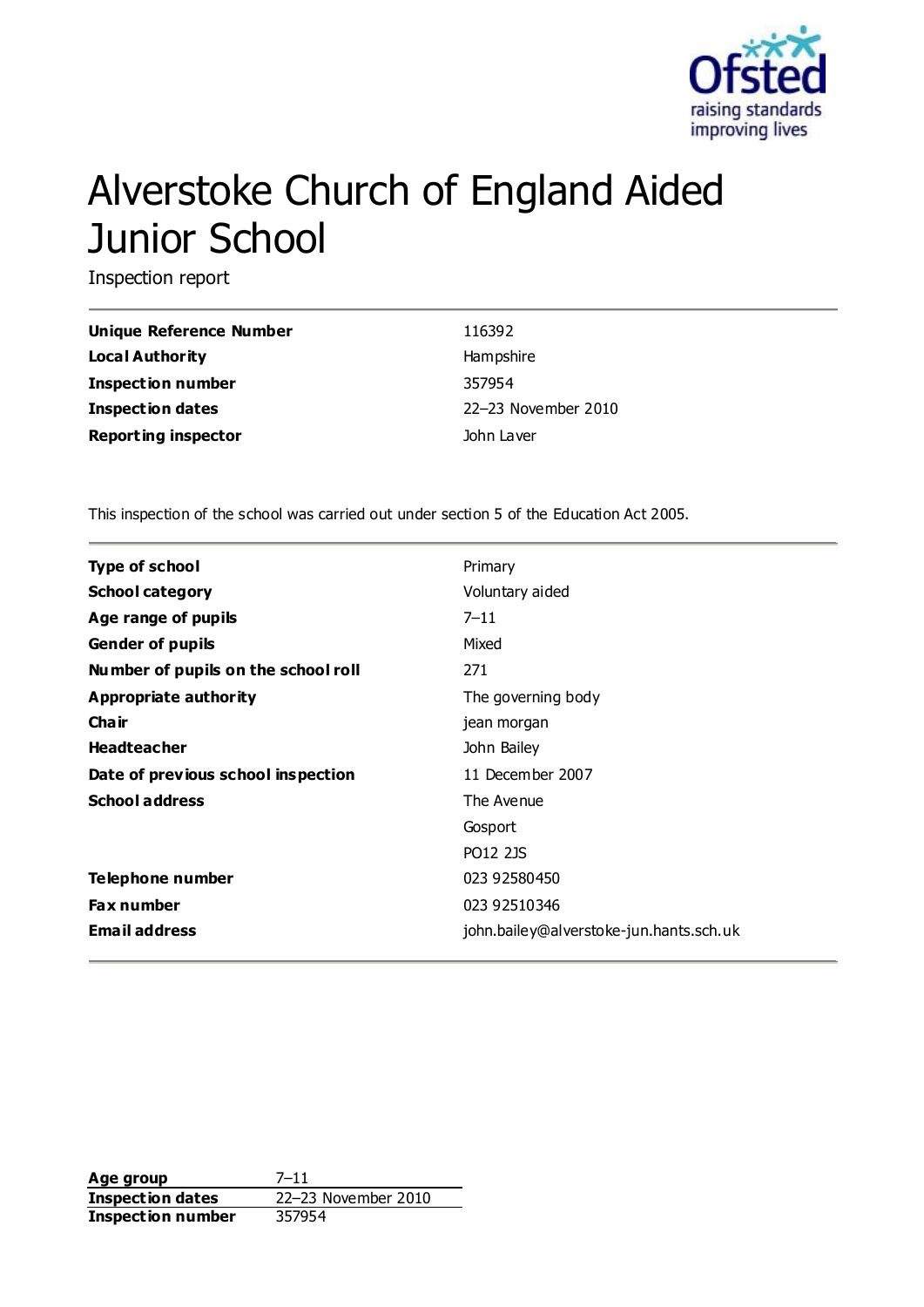The Office for Standards in Education, Children's Services and Skills (Ofsted) regulates and inspects to achieve excellence in the care of children and young people, and in education and skills for learners of all ages. It regulates and inspects childcare and children's social care, and inspects the Children and Family Court Advisory Support Service (Cafcass), schools, colleges, initial teacher training, work-based learning and skills training, adult and community learning, and education and training in prisons and other secure establishments. It assesses council children's services, and inspects services for looked after children, safeguarding and child protection.

Further copies of this report are obtainable from the school. Under the Education Act 2005, the school must provide a copy of this report free of charge to certain categories of people. A charge not exceeding the full cost of reproduction may be made for any other copies supplied.

If you would like a copy of this document in a different format, such as large print or Braille, please telephone 0300 1234 234, or email **[enquiries@ofsted.gov.uk](mailto:enquiries@ofsted.gov.uk)**.

You may copy all or parts of this document for non-commercial educational purposes, as long as you give details of the source and date of publication and do not alter the documentation in any way.

To receive regular email alerts about new publications, including survey reports and school inspection reports, please visit our website and go to 'Subscribe'.

Royal Exchange Buildings St Ann's Square Manchester M2 7LA T: 0300 1234 234 Textphone: 0161 618 8524 E: **[enquiries@ofsted.gov.uk](mailto:enquiries@ofsted.gov.uk)**

W: **[www.ofsted.gov.uk](http://www.ofsted.gov.uk/)**

© Crown copyright 2010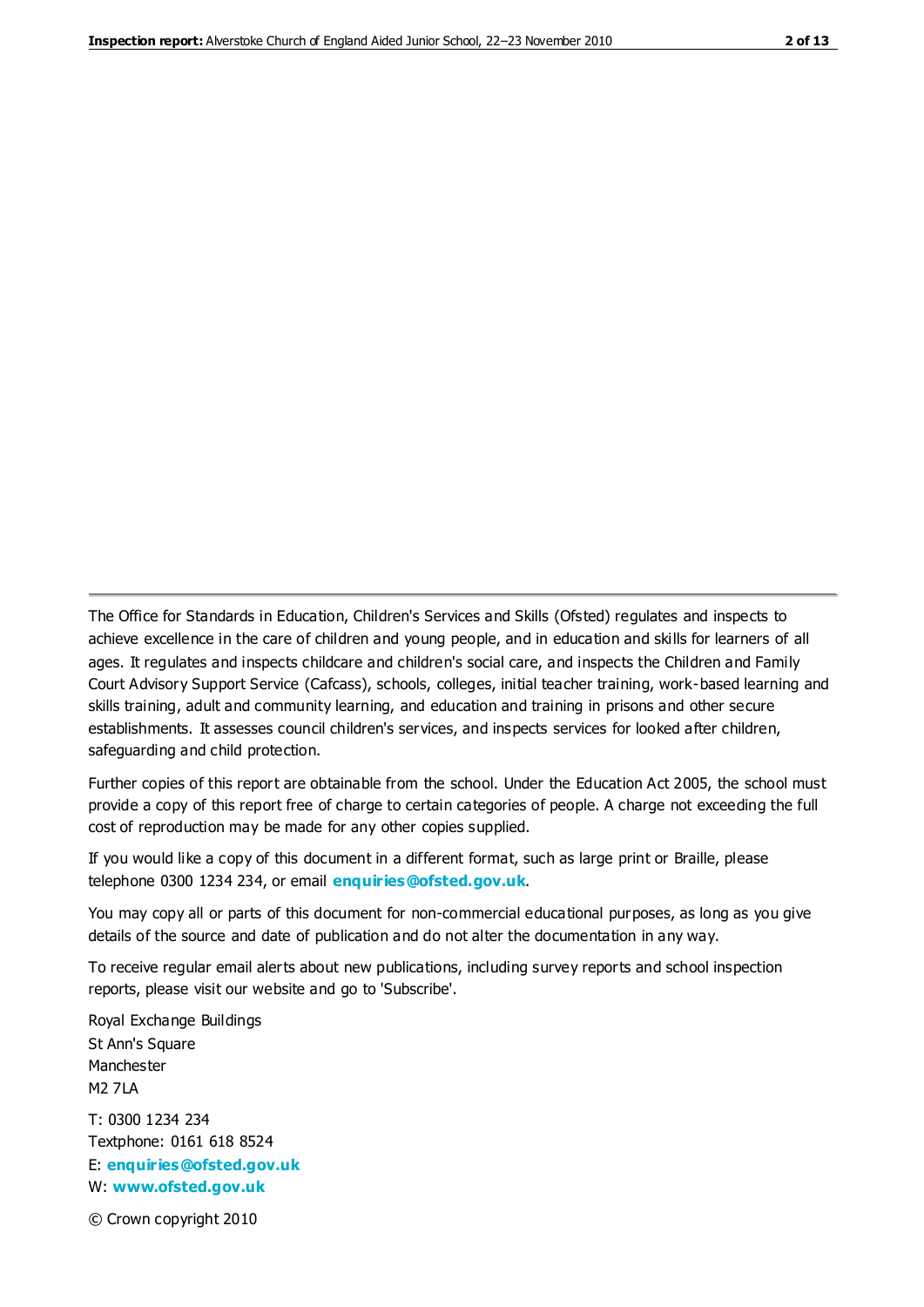# **Introduction**

This inspection was carried out by three additional inspectors. The inspectors visited 18 lessons and observed 12 teachers. Inspectors scrutinised a range of documentation, including the school's improvement plan, reports from the School Improvement Partner, minutes of governing body meetings and assessment data on pupils' recent and current progress. They observed the school's work, and also analysed 83 questionnaires from parents and carers and 54 pupil questionnaires.

The inspection team reviewed many aspects of the school's work. It looked in detail at the following.

- Are girls and the more able pupils previously identified as underachieving now making sufficient progress?
- Are pupils achieving as well as they should in mathematics and is attainment improving in this subject?
- $\blacksquare$  How far is teaching, particularly lower down the school, having a positive impact on attainment and progress?
- To what extent is the new theme-based curriculum having a positive impact on pupil motivation and improving attainment and progress?
- How effectively are subject leaders and other middle managers monitoring the quality of teaching and learning and promoting good progress?

# **Information about the school**

Most pupils in this slightly larger than average school are from a White British background. The proportion of pupils who have special educational needs and/or disabilities, which include a range of emotional, behavioural and learning needs, is above average. The proportions of pupils from ethnic minority backgrounds or who speak English as an additional language are both well below average. The headteacher has been in post since September 2009. The school has Healthy School status, the Activemark and the Green Flag Award for Sustainable Development.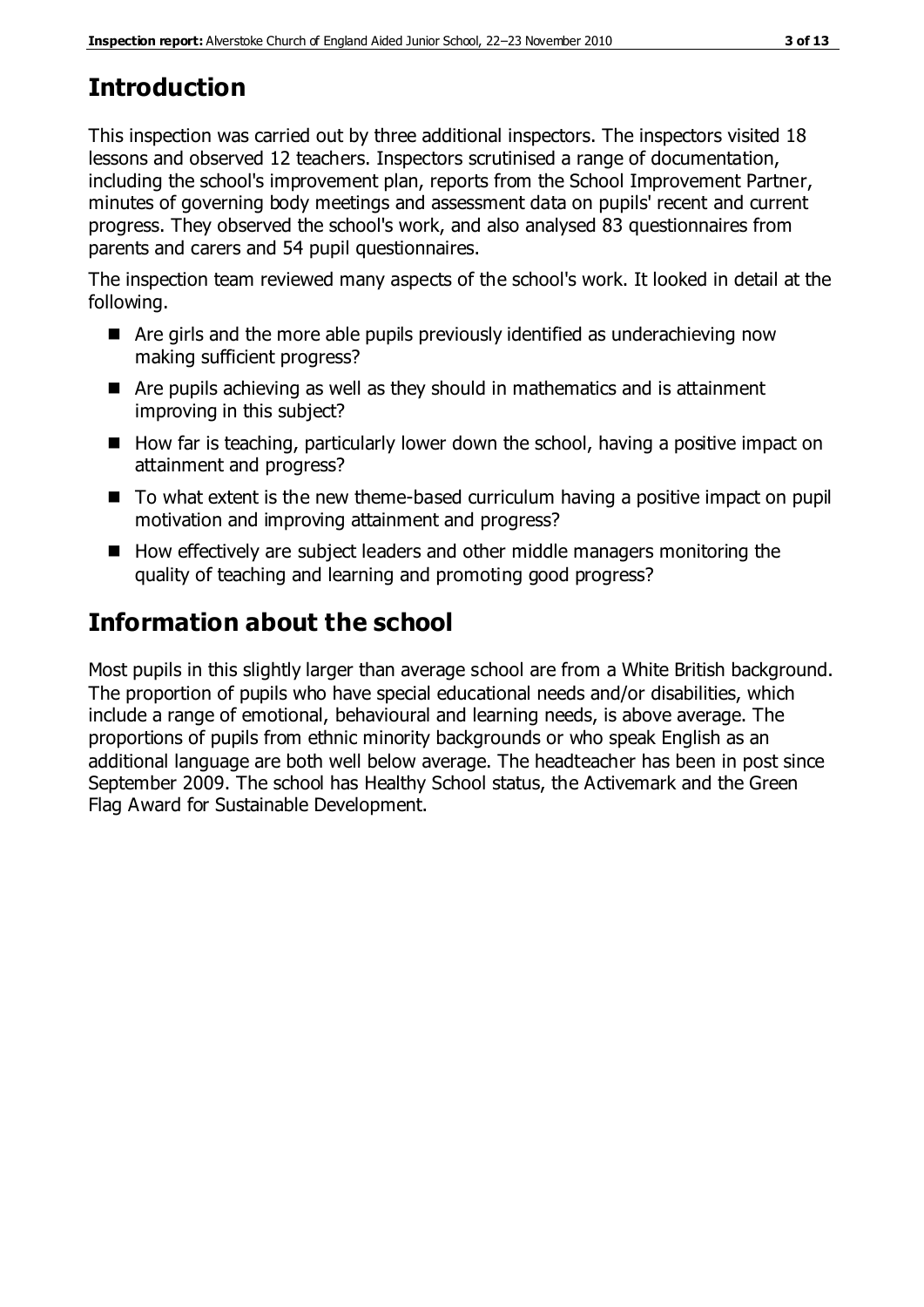## **Inspection judgements**

#### **The school's capacity for sustained improvement 3**

## **Main findings**

Alverstoke Junior provides a satisfactory standard of education. It is an improving school, which is building on several existing strengths, mainly in pupils' personal development. Attendance is above average, pupils enjoy coming to school, they feel very safe and they behave well. They make an outstanding contribution to the school and local community. Significant improvements are now being made in pupils' academic attainment and progress. Until recently, as reflected in national test results, pupils were reaching agerelated expectations in English and mathematics but were underachieving in relation to their ability. The leadership team, which has been in place for little more than a year, has fully recognised the need to improve attainment and progress. The headteacher, supported by all staff, has introduced several initiatives to improve the overall quality of teaching and the curriculum. These initiatives include measures to encourage more pupil initiative and independence in learning about particular themes or topics. They are having a positive impact on attainment and the progress of all groups, including the more able pupils. The school is now on track for the first time in recent years to meet appropriately challenging targets. Some of the leadership's other initiatives are relatively recent and not yet fully embedded, and so there are still inconsistencies in performance. The able leadership of the headteacher, the quality of self-evaluation and whole-school strategic planning, and the evidence of better progress and attainment, together show that the school has a satisfactory and improving capacity for sustained improvement.

There is no unsatisfactory teaching, and there is an increasing amount of good teaching and learning, usually in lessons which display pace, challenge and high expectations. However, there is still too much teaching which is satisfactory, with teachers missing opportunities to make full use of pupils' keenness to learn and extend their learning more. There are now examples of better use of assessment in lessons, with pupils being given good feedback on how to improve their work. However, in general, teachers make limited use of pupils' targets and some feedback, including the marking of work, does not give pupils clear enough guidance. Although the headteacher's own monitoring of teaching and learning is thorough and accurate, monitoring by subject leaders is not as rigorous or systematic. One result of this is that teachers have limited opportunities to share good practice.

The curriculum, which underwent a major revision under the present leadership, is an increasing strength of the school. Although pupils' achievement has only recently begun to improve significantly, the introduction of themes or topics such as the 'Great Exhibition' has greatly motivated pupils, and has been successful in improving skills such as numeracy and writing in a range of different contexts. There is also a wide range of enrichment activities such as clubs and visits to local museums. Provision for music and modern languages is another strength. All pupils, including the most vulnerable, benefit from a good level of care and support. The very inclusive ethos of the school is evident in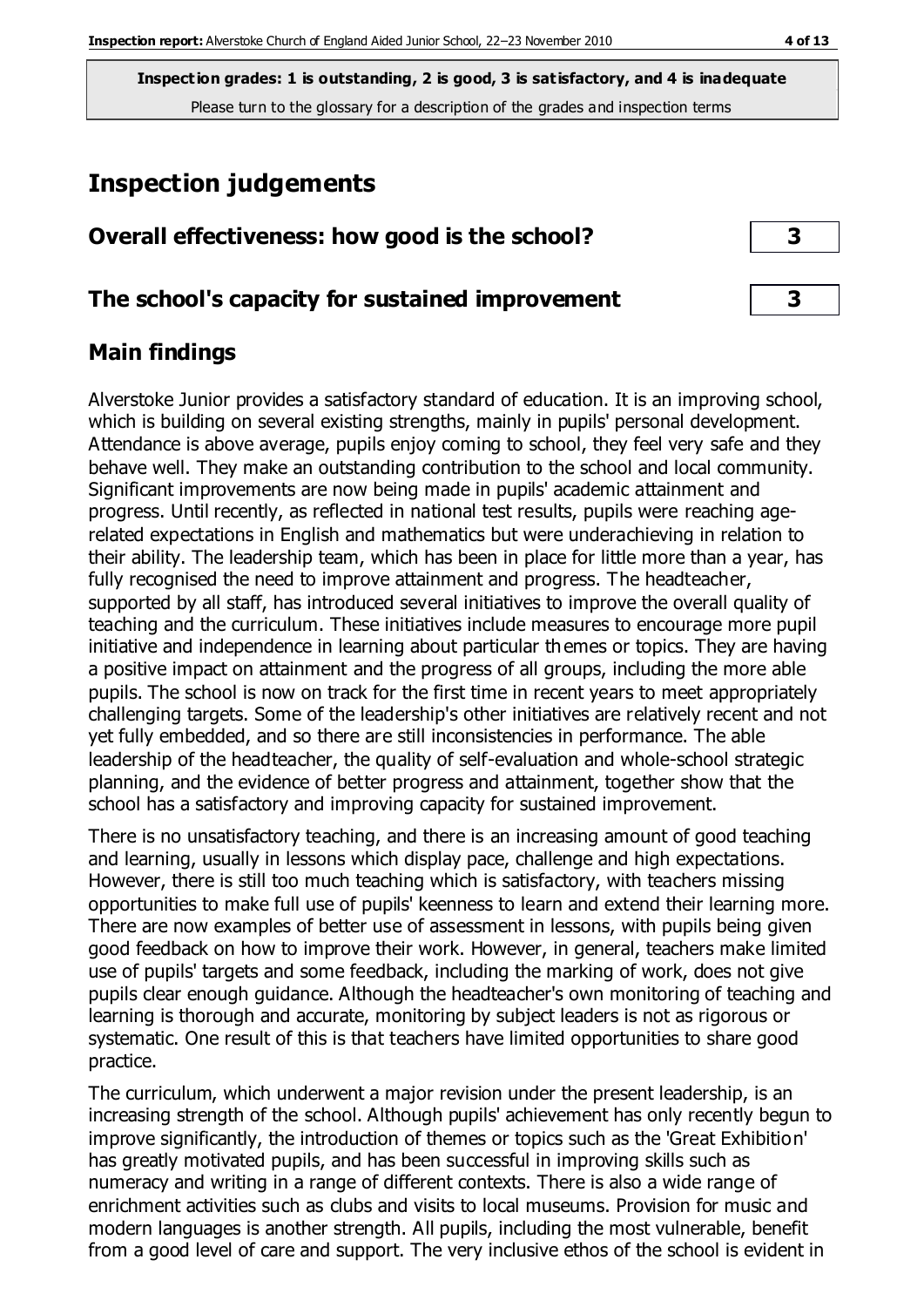the good relationships and its welcoming nature. The school is beginning to develop links with other communities in Britain and overseas, although pupils have a limited understanding of what it is like to live in a multicultural society beyond their own locality.

## **What does the school need to do to improve further?**

- Improve the overall quality of teaching, so that a significant proportion of pupils achieve levels of progress and attainment above age-related expectations, by ensuring a more consistent level of challenge in lessons.
- Make better and more consistent use of assessment in lessons, including use of targets and marking of work, so that pupils have more precise guidance on how they can improve their learning and quality of work.
- Develop leadership skills at a level below the senior leadership so that there is more rigorous monitoring of teaching and learning and more opportunities to share and spread the best classroom practice.

#### **Outcomes for individuals and groups of pupils 3**

Although attainment on entry to Year 3 varies from year-to-year, it is usually above average. Pupils make satisfactory and now improving progress, increasingly so as they move up the school. Standards of speaking are well above average, with many pupils engaging articulately and confidently in discussion. Progress in writing and mathematics is improving, with many pupils now being given additional support to reverse previous underachievement. Far more pupils are on track to reach higher levels of attainment by the time they leave Year 6. Previous variations in attainment and rates of progress, marked in particular by the underperformance of many girls, have been eradicated. Pupils with special educational needs and/or disabilities are well supported and share in the satisfactory but improving progress, as do the more able pupils. There is now good learning in many lessons. This was observed, for example, when younger pupils were working on how to join up sentences effectively: the teacher used examples of their earlier work well, along with success criteria, to show them how their writing could be made more interesting, while pupils' interest was sustained by good questioning and discussion, allied with a brisk pace and good level of challenge. In contrast, learning is held back in lessons in which there is too much teacher direction, for example when discussion is unnecessarily interrupted by the teacher, or there is too little challenge for pupils who have already grasped essential concepts, as was observed in a mathematics lesson for older pupils.

Pupils are friendly, cooperative and well behaved both in class and around the school. Their enthusiasm for school is reflected in above average attendance. Parents, carers and pupils agree that the school provides a very safe and welcoming environment. Pupils talk articulately about why aspects of health such as diet are important, and they benefit from many sporting opportunities. They make an outstanding contribution to the school and local community. The school council is valued highly and pupils are active in church and other local events. Junior safety officers talk to children in the nearby infants' school. Current levels of attainment mean that pupils are adequately prepared for the next stage of education academically, but they are already developing well as confident young citizens. As well as showing strong social and moral development, pupils benefit from very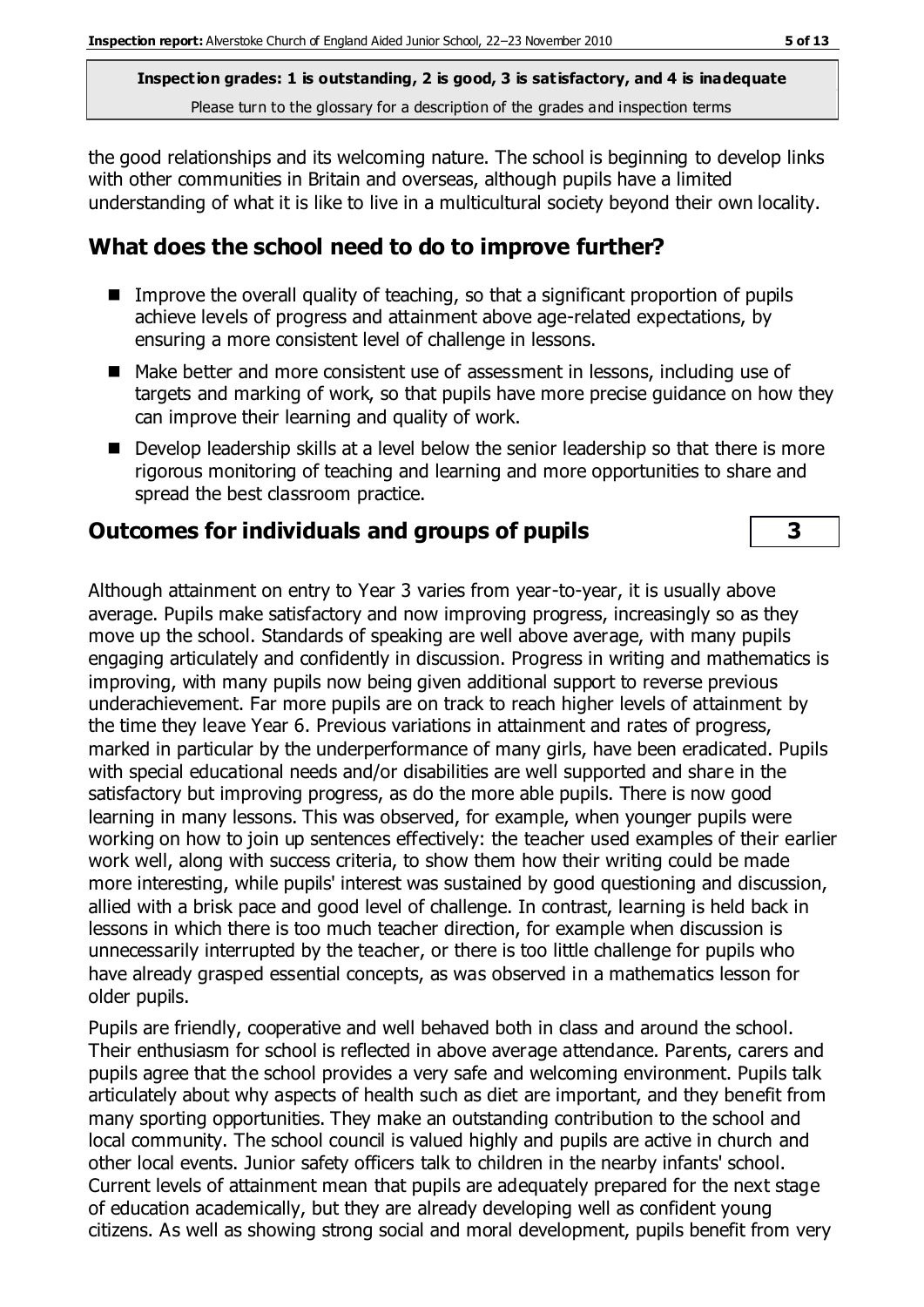good cultural opportunities. The school orchestra and choir produce outstanding performances. Good spiritual development is evident in opportunities for reflection and there are challenging discussions, as when pupils discuss topics such as 'Is there a difference between a scientist and an inventor?'

These are the grades for pupils' outcomes

| Pupils' achievement and the extent to which they enjoy their learning                                                     |                |  |
|---------------------------------------------------------------------------------------------------------------------------|----------------|--|
| Taking into account:<br>Pupils' attainment <sup>1</sup>                                                                   | 3              |  |
| The quality of pupils' learning and their progress                                                                        | 3              |  |
| The quality of learning for pupils with special educational needs and/or disabilities<br>and their progress               |                |  |
| The extent to which pupils feel safe                                                                                      | 1              |  |
| Pupils' behaviour                                                                                                         | 2              |  |
| The extent to which pupils adopt healthy lifestyles                                                                       | $\overline{2}$ |  |
| The extent to which pupils contribute to the school and wider community                                                   | 1              |  |
| The extent to which pupils develop workplace and other skills that will contribute to<br>their future economic well-being |                |  |
| Taking into account:<br>Pupils' attendance <sup>1</sup>                                                                   | $\mathcal{P}$  |  |
| The extent of pupils' spiritual, moral, social and cultural development                                                   | 2              |  |

<sup>1</sup> The grades for attainment and attendance are: 1 is high; 2 is above average; 3 is broadly average; and 4 is low

## **How effective is the provision?**

Teachers are skilled in establishing classroom routines and conventions so that pupils know what is expected of them and move smoothly and cooperatively from one activity to another. This results in good learning, seen for example when pupils moved briskly between activities when learning how to build up suspense in their creative writing. Good progress is not sustained in all lessons, especially when there is insufficient pace or challenge in the work. Sometimes activities are too teacher-directed and pupils' speaking and independent learning skills are not encouraged sufficiently. Pupils are encouraged to assess their own and each other's work, and they have targets for improvement, but the quality of feedback is variable. Pupils get too few opportunities to respond to feedback, or do not consistently get the information that would help them move to the next level of learning. The school's recent emphasis on developing a curriculum that builds on pupils' interests and suggestions, and which encourages the development of skills such as literacy across various subjects, is having a very positive impact on pupils' motivation and improving attainment. A high proportion of pupils enjoy instrumental tuition, and the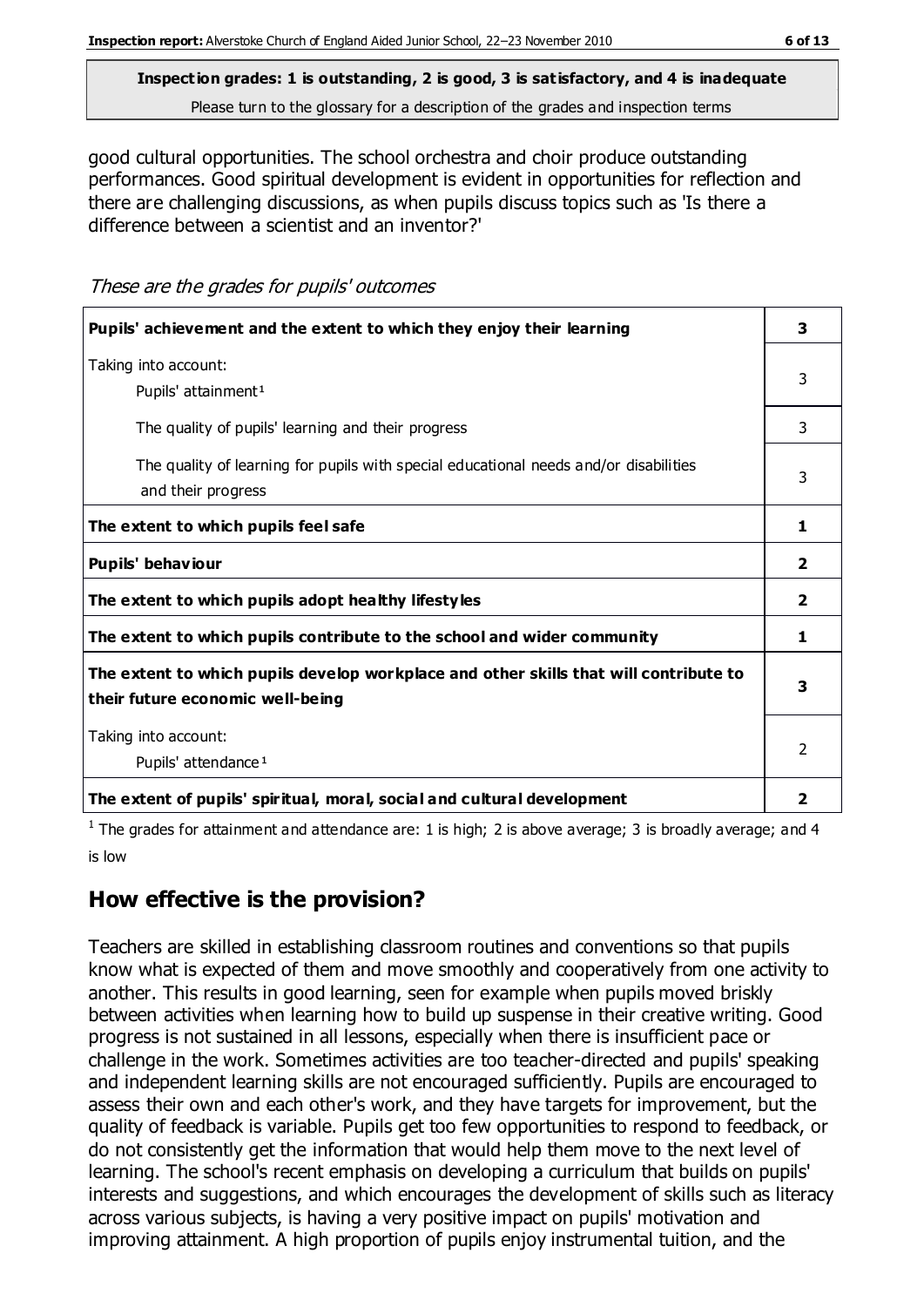school orchestra and choir demonstrate very high standards. The school has established close links with the nearby infants' school, for example to moderate the quality of work in both schools. The links ensure good transition for pupils moving between the schools. There are several opportunities now for pupils in danger of underachieving or who would benefit from extra challenge to work in smaller groups for some activities. There is also good support for pupils with special educational needs and/or disabilities, with detailed planning to focus support where it is most helpful. The good quality of care in the school firmly underpins pupils' strong personal development.

These are the grades for the quality of provision

| The quality of teaching                                                                                    | 3 |
|------------------------------------------------------------------------------------------------------------|---|
| Taking into account:<br>The use of assessment to support learning                                          |   |
| The extent to which the curriculum meets pupils' needs, including, where relevant,<br>through partnerships |   |
| The effectiveness of care, guidance and support                                                            |   |

## **How effective are leadership and management?**

The senior leadership team, which is relatively new, monitors the school's performance closely. There is accurate analysis of the school's strengths and weaknesses, allied with appropriate planning to take the school forward. All staff have taken on board the leadership's drive for improvement, supported by a governing body which is active, committed and now more knowledgeable about its role in the improvement process. Staff are now more accountable for pupils' progress. Subject leaders play a prominent role in helping to develop the curriculum, but have limited opportunities for monitoring teaching and learning in a systematic way and spreading good classroom practice. The school successfully cultivates strong links with parents and carers, who warmly welcome events such as mathematics workshops. Good links with other local schools have a positive impact on pupils' performance: for example, pupils use the science facilities in a local secondary school. Equality of opportunity is satisfactory, but is improving as academic progress improves. The school has a clear and successful focus on averting discrimination, and issues to do with equality are addressed sensitively in lessons and assemblies. There are secure safeguarding procedures, known by all adults in the school, with regular monitoring and updating and clear lines of responsibility. Pupils are taught about all aspects of safety awareness. The school makes a satisfactory contribution to community cohesion. The local contribution is strong, for example involvement in charity work. The school is developing links with a London school, as well as links with several schools elsewhere in Europe, but these links are at an early stage. Many pupils have a limited awareness of how people live and think in other cultures.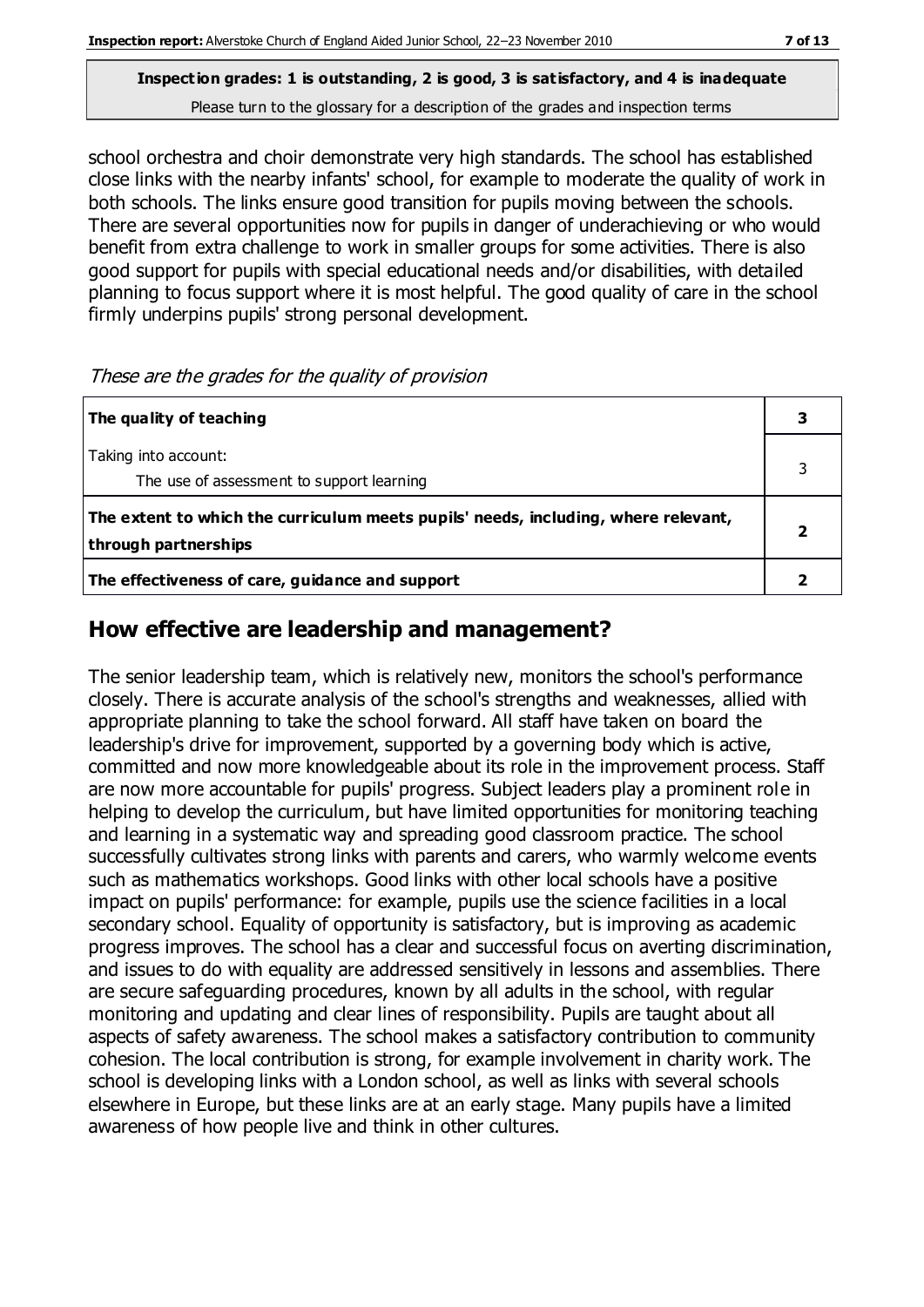**Inspection grades: 1 is outstanding, 2 is good, 3 is satisfactory, and 4 is inadequate**

Please turn to the glossary for a description of the grades and inspection terms

These are the grades for leadership and management

| The effectiveness of leadership and management in embedding ambition and driving<br>improvement                                                                  |                         |
|------------------------------------------------------------------------------------------------------------------------------------------------------------------|-------------------------|
| Taking into account:<br>The leadership and management of teaching and learning                                                                                   | 3                       |
| The effectiveness of the governing body in challenging and supporting the<br>school so that weaknesses are tackled decisively and statutory responsibilities met | 3                       |
| The effectiveness of the school's engagement with parents and carers                                                                                             | $\mathbf{2}$            |
| The effectiveness of partnerships in promoting learning and well-being                                                                                           | $\overline{2}$          |
| The effectiveness with which the school promotes equality of opportunity and tackles<br>discrimination                                                           | 3                       |
| The effectiveness of safeguarding procedures                                                                                                                     | $\overline{\mathbf{2}}$ |
| The effectiveness with which the school promotes community cohesion                                                                                              | 3                       |
| The effectiveness with which the school deploys resources to achieve value for money                                                                             | 3                       |

## **Views of parents and carers**

Most of the parents and carers who returned questionnaires were very positive about their children's experiences of school. They were unanimous in their belief that the school keeps their children safe and that they are helped to achieve a healthy lifestyle. Parents and carers believe that the teaching is good and that the school manages behaviour well; they are also very appreciative of the quality of care and support. A typical comment was, 'My son has had lots of support with all his extra needs and is improving every day, and he has never been happier in school'. They also praise the improvements in pupils' progress brought about by initiatives introduced in recent months by the leadership. A very small minority of parents and carers believe that the school does not do enough to help them support their children's learning. This concern was followed up during the inspection, and the evidence suggested that the school does involve parents well, for example in the mathematics workshops much praised by several parents. The evidence of the inspection supported parents and carers' positive views of the personal contribution of the headteacher, the curriculum, and levels of care and support. The evidence also showed that both pupils' progress and the quality of teaching were satisfactory but improving.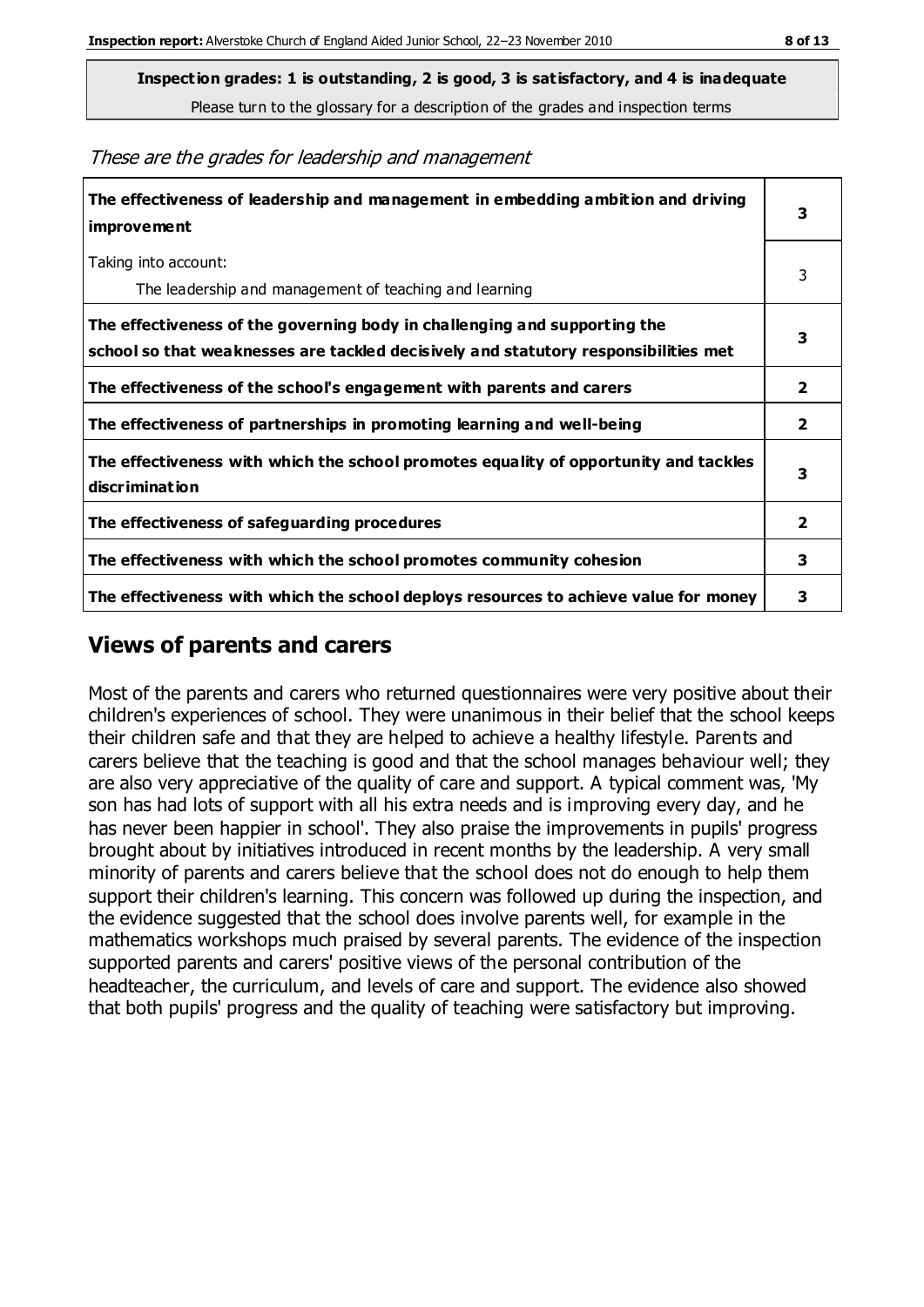#### **Responses from parents and carers to Ofsted's questionnaire**

Ofsted invited all the registered parents and carers of pupils registered at Alverstoke Church of England Aided Junior School to complete a questionnaire about their views of the school.

In the questionnaire, parents and carers were asked to record how strongly they agreed with 13 statements about the school.

The inspection team received 83 completed questionnaires by the end of the on-site inspection. In total, there are 271 pupils registered at the school.

| <b>Statements</b>                                                                                                                                                                                                                                       |              | <b>Strongly</b><br>agree |              | <b>Disagree</b><br>Agree |                | <b>Strongly</b><br>disagree |              |               |
|---------------------------------------------------------------------------------------------------------------------------------------------------------------------------------------------------------------------------------------------------------|--------------|--------------------------|--------------|--------------------------|----------------|-----------------------------|--------------|---------------|
|                                                                                                                                                                                                                                                         | <b>Total</b> | $\frac{1}{2}$            | <b>Total</b> | $\frac{0}{0}$            | <b>Total</b>   | $\frac{1}{2}$               | <b>Total</b> | $\frac{9}{0}$ |
| My child enjoys school                                                                                                                                                                                                                                  | 55           | 66                       | 24           | 29                       | $\overline{2}$ | $\overline{2}$              | $\mathbf 0$  | $\mathbf 0$   |
| The school keeps my child<br>safe                                                                                                                                                                                                                       | 55           | 66                       | 28           | 34                       | 0              | $\mathbf 0$                 | $\mathbf 0$  | $\mathbf 0$   |
| My school informs me about<br>my child's progress                                                                                                                                                                                                       | 35           | 42                       | 42           | 51                       | 3              | 4                           | $\mathbf 0$  | $\mathbf 0$   |
| My child is making enough<br>progress at this school                                                                                                                                                                                                    | 40           | 48                       | 38           | 46                       | $\overline{2}$ | $\overline{2}$              | $\mathbf 0$  | $\mathbf 0$   |
| The teaching is good at this<br>school                                                                                                                                                                                                                  | 46           | 55                       | 35           | 42                       | $\overline{2}$ | $\overline{2}$              | $\mathbf 0$  | $\mathbf 0$   |
| The school helps me to<br>support my child's learning                                                                                                                                                                                                   | 32           | 39                       | 44           | 53                       | 4              | 5                           | $\mathbf 0$  | $\mathbf 0$   |
| The school helps my child to<br>have a healthy lifestyle                                                                                                                                                                                                | 37           | 45                       | 46           | 55                       | $\mathbf 0$    | $\mathbf 0$                 | $\mathbf 0$  | $\mathbf 0$   |
| The school makes sure that<br>my child is well prepared for<br>the future (for example<br>changing year group,<br>changing school, and for<br>children who are finishing<br>school, entering further or<br>higher education, or entering<br>employment) | 43           | 52                       | 34           | 41                       | $\mathbf{1}$   | 1                           | $\mathbf 0$  | $\mathbf 0$   |
| The school meets my child's<br>particular needs                                                                                                                                                                                                         | 40           | 48                       | 37           | 45                       | 3              | 4                           | $\mathbf 0$  | $\mathbf 0$   |
| The school deals effectively<br>with unacceptable behaviour                                                                                                                                                                                             | 33           | 40                       | 46           | 55                       | $\overline{2}$ | $\overline{2}$              | $\mathbf 0$  | $\mathbf 0$   |
| The school takes account of<br>my suggestions and concerns                                                                                                                                                                                              | 28           | 34                       | 49           | 59                       | $\overline{2}$ | 2                           | 0            | $\mathbf{0}$  |
| The school is led and<br>managed effectively                                                                                                                                                                                                            | 43           | 52                       | 34           | 41                       | $\overline{2}$ | $\overline{2}$              | $\mathbf 0$  | $\mathbf 0$   |
| Overall, I am happy with my<br>child's experience at this<br>school                                                                                                                                                                                     | 51           | 61                       | 29           | 35                       | $\mathbf{1}$   | $\mathbf{1}$                | $\mathbf 0$  | $\mathbf 0$   |

The table above summarises the responses that parents and carers made to each statement. The percentages indicate the proportion of parents and carers giving that response out of the total number of completed questionnaires. Where one or more parents and carers chose not to answer a particular question, the percentages will not add up to 100%.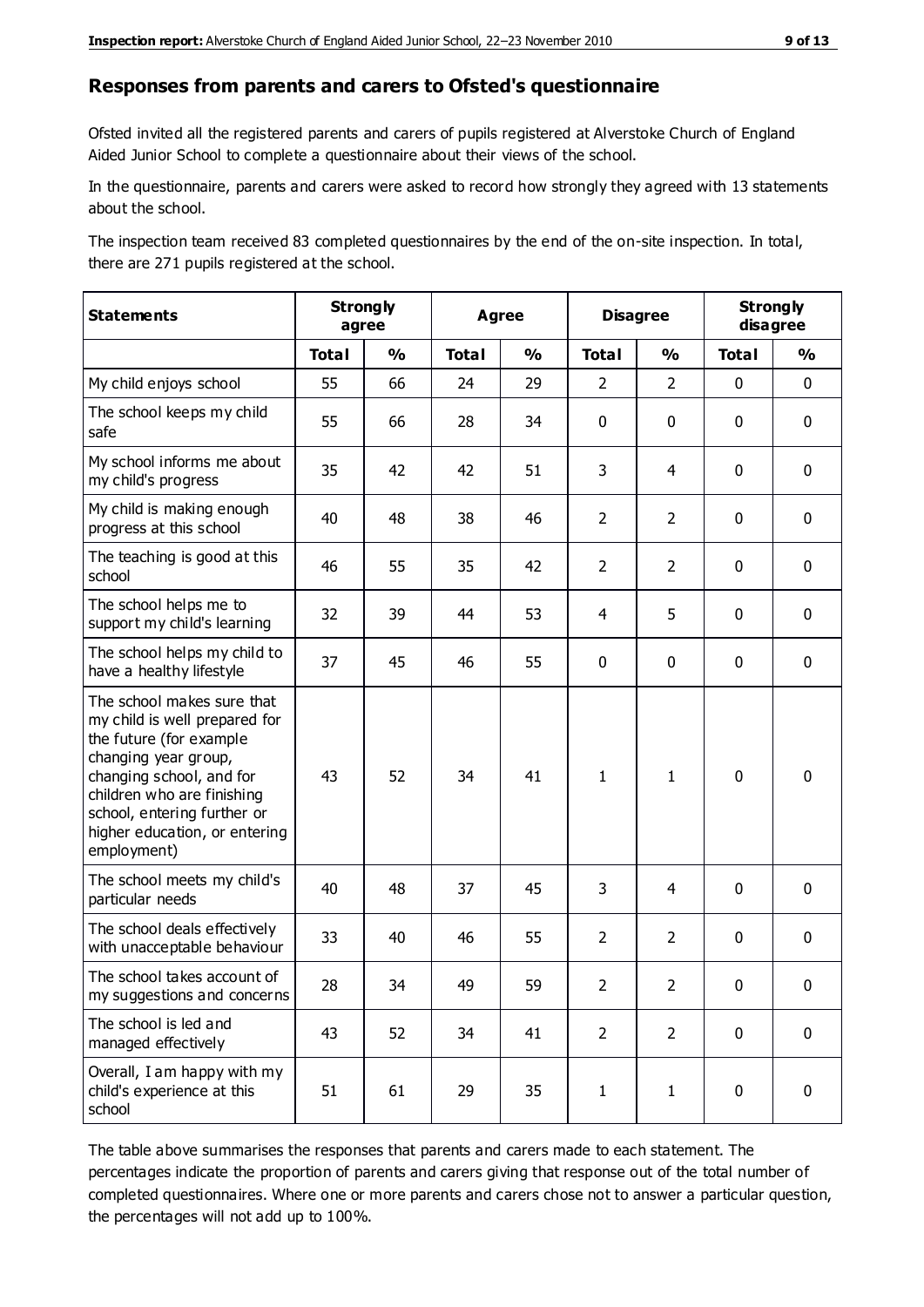## **Glossary**

| Grade   | <b>Judgement</b> | <b>Description</b>                                                                                                                                                                                                            |
|---------|------------------|-------------------------------------------------------------------------------------------------------------------------------------------------------------------------------------------------------------------------------|
| Grade 1 | Outstanding      | These features are highly effective. An outstanding school<br>provides exceptionally well for all its pupils' needs.                                                                                                          |
| Grade 2 | Good             | These are very positive features of a school. A school that<br>is good is serving its pupils well.                                                                                                                            |
| Grade 3 | Satisfactory     | These features are of reasonable quality. A satisfactory<br>school is providing adequately for its pupils.                                                                                                                    |
| Grade 4 | Inadequate       | These features are not of an acceptable standard. An<br>inadequate school needs to make significant improvement<br>in order to meet the needs of its pupils. Ofsted inspectors<br>will make further visits until it improves. |

#### **What inspection judgements mean**

#### **Overall effectiveness of schools**

|                       | Overall effectiveness judgement (percentage of schools) |      |                     |                   |  |
|-----------------------|---------------------------------------------------------|------|---------------------|-------------------|--|
| <b>Type of school</b> | <b>Outstanding</b>                                      | Good | <b>Satisfactory</b> | <b>Inadequate</b> |  |
| Nursery schools       | 58                                                      | 36   | 4                   | 2                 |  |
| Primary schools       | 8                                                       | 43   | 40                  | 9                 |  |
| Secondary schools     | 10                                                      | 35   | 42                  | 13                |  |
| Sixth forms           | 13                                                      | 39   | 45                  | 3                 |  |
| Special schools       | 33                                                      | 42   | 20                  | 4                 |  |
| Pupil referral units  | 18                                                      | 40   | 29                  | 12                |  |
| All schools           | 11                                                      | 42   | 38                  | 9                 |  |

New school inspection arrangements were introduced on 1 September 2009. This means that inspectors now make some additional judgements that were not made previously.

The data in the table above are for the period 1 September 2009 to 31 March 2010 and are the most recently published data available (see **[www.ofsted.gov.uk](http://www.ofsted.gov.uk/)**). Please note that the sample of schools inspected during the autumn and spring terms 2009/10 was not representative of all schools nationally, as weaker schools are inspected more frequently than good or outstanding schools.

Percentages are rounded and do not always add exactly to 100. Secondary school figures in clude those that have sixth forms, and sixth form figures include only the data specifically for sixth form inspection judgements.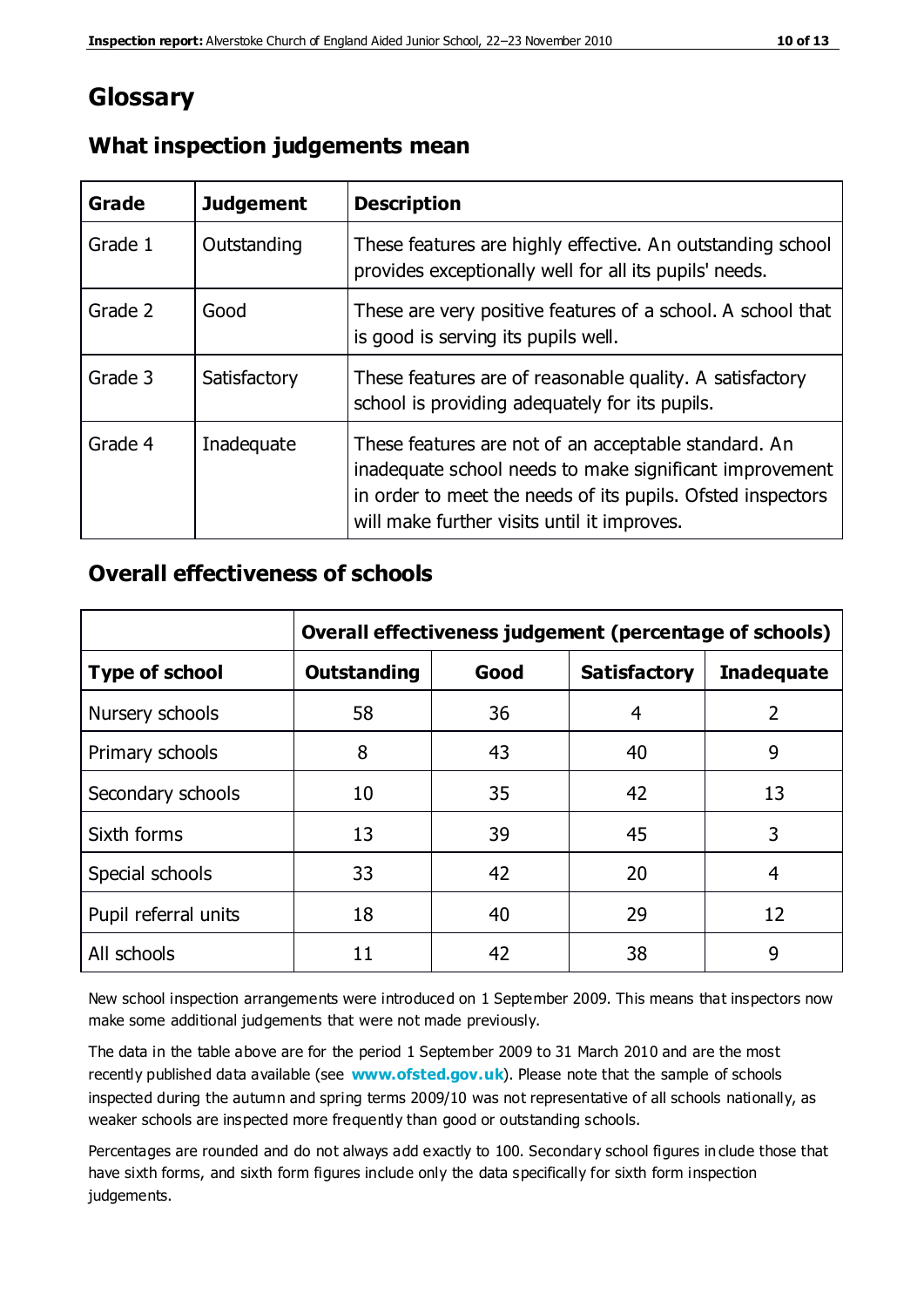## **Common terminology used by inspectors**

| Achievement:               | the progress and success of a pupil in their learning,<br>development or training.                                                                                                                                                          |  |  |
|----------------------------|---------------------------------------------------------------------------------------------------------------------------------------------------------------------------------------------------------------------------------------------|--|--|
| Attainment:                | the standard of the pupils' work shown by test and<br>examination results and in lessons.                                                                                                                                                   |  |  |
| Capacity to improve:       | the proven ability of the school to continue<br>improving. Inspectors base this judgement on what<br>the school has accomplished so far and on the quality<br>of its systems to maintain improvement.                                       |  |  |
| Leadership and management: | the contribution of all the staff with responsibilities,<br>not just the headteacher, to identifying priorities,<br>directing and motivating staff and running the school.                                                                  |  |  |
| Learning:                  | how well pupils acquire knowledge, develop their<br>understanding, learn and practise skills and are<br>developing their competence as learners.                                                                                            |  |  |
| Overall effectiveness:     | inspectors form a judgement on a school's overall<br>effectiveness based on the findings from their<br>inspection of the school. The following judgements,<br>in particular, influence what the overall effectiveness<br>judgement will be. |  |  |
|                            | The school's capacity for sustained<br>improvement.                                                                                                                                                                                         |  |  |
|                            | Outcomes for individuals and groups of pupils.                                                                                                                                                                                              |  |  |
|                            | The quality of teaching.                                                                                                                                                                                                                    |  |  |
|                            | The extent to which the curriculum meets<br>pupils' needs, including, where relevant,<br>through partnerships.                                                                                                                              |  |  |
|                            | The effectiveness of care, guidance and<br>support.                                                                                                                                                                                         |  |  |
| Progress:                  | the rate at which pupils are learning in lessons and<br>over longer periods of time. It is often measured by<br>comparing the pupils' attainment at the end of a key                                                                        |  |  |

stage with their attainment when they started.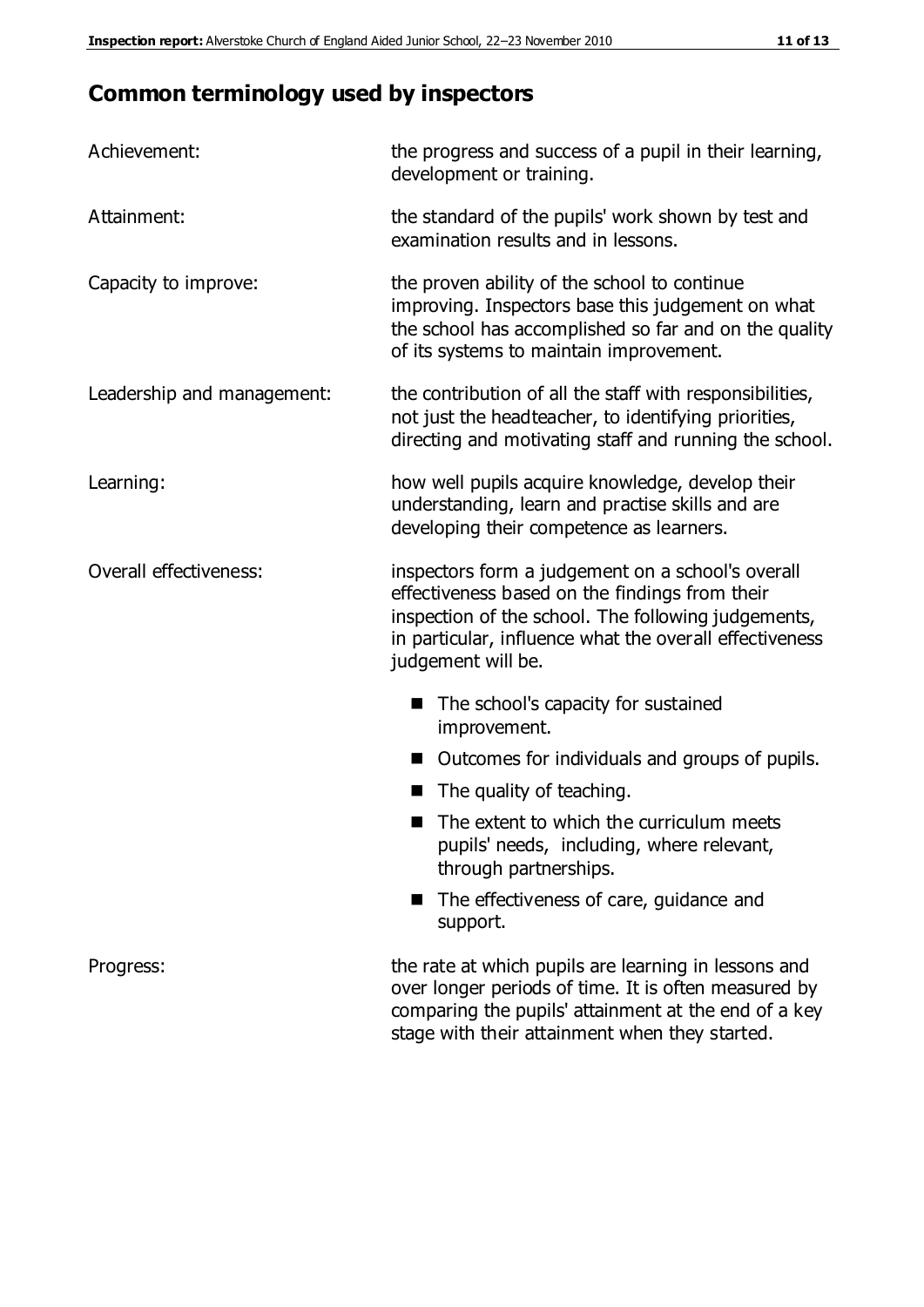#### **This letter is provided for the school, parents and carers to share with their children. It describes Ofsted's main findings from the inspection of their school.**

24 November 2010

#### Dear Pupils

#### **Inspection of Alverstoke Church of England Aided Junior School, The Avenue, Gosport, PO12 2JS**

Thank you for your friendly welcome when we visited your school recently. We enjoyed talking to you, seeing you in lessons and finding out about the school.

Your school gives you a satisfactory standard of education. Although we saw many of you doing well in lessons, some of you have not been making as much progress in your work as you should have done. Your progress is now improving, because your headteacher and all staff are working hard to help you do your best. We know that you enjoy coming to school, and you attend school more regularly than pupils do in many other schools. You feel very safe in school and behave well. We agree with you that you are looked after well, and you are taught interesting topics like the 'Great Exhibition'. We really enjoyed hearing the school orchestra, and the school provides you with a lot of interesting clubs and visits. Occasionally some of you find the work in class rather easy, and sometimes, although you have targets, you do not get enough information about exactly how you can make your work even better.

Therefore we have asked the school to do three things:

- make sure that your teachers always give you work that is not too easy and helps you make even more progress
- make sure that you get even more precise information, for example in your books, about how you can improve your work
- $\blacksquare$  give teachers more opportunity to learn from each other how to help you improve your progress, so that your work becomes even better.

You can help your teachers achieve these things by continuing to work hard, just as we saw you doing during our visit. Best wishes for the future.

Yours sincerely

John Laver Lead Inspector